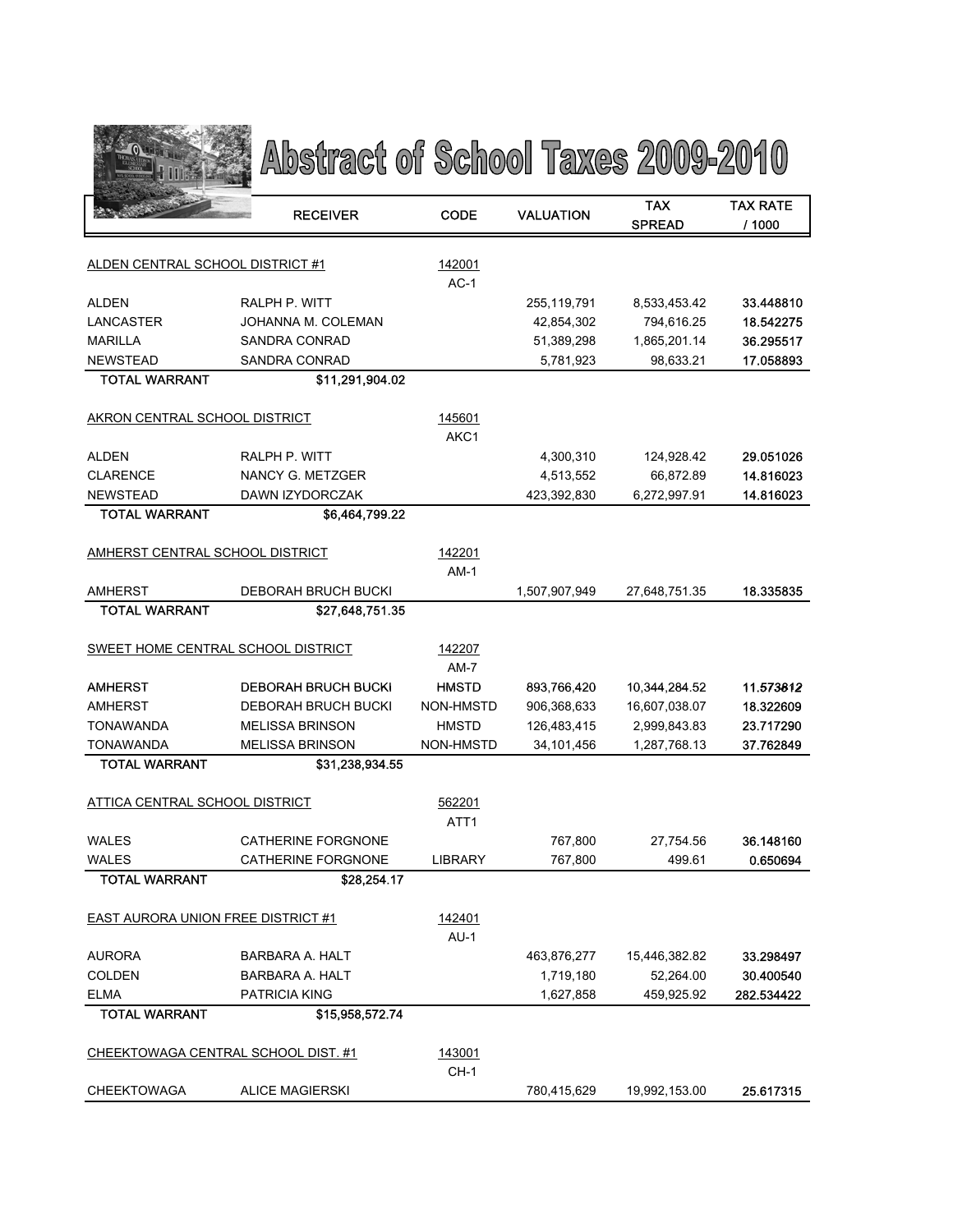FRONTIER CENTRAL SCHOOL DIST. #4 144804

| UNION FREE SCHOOL DIST. #2 (MARYVALE)  |                          | 143002      |               |               |           |
|----------------------------------------|--------------------------|-------------|---------------|---------------|-----------|
|                                        |                          | $CH-2$      |               |               |           |
| <b>CHEEKTOWAGA</b>                     | <b>ALICE MAGIERSKI</b>   |             | 594,541,572   | 15,387,854.22 | 25.881881 |
| <b>TOTAL WARRANT</b>                   | \$15,387,854.22          |             |               |               |           |
|                                        |                          |             |               |               |           |
| UNION FREE SCHOOL DIST. #3 (CLEV-HILL) |                          | 143003      |               |               |           |
|                                        |                          | $CH-3$      |               |               |           |
| <b>CHEEKTOWAGA</b>                     | <b>ALICE MAGIERSKI</b>   |             | 261,242,859   | 10,730,516.99 | 41.074872 |
| <b>TOTAL WARRANT</b>                   | \$10,730,516.99          |             |               |               |           |
|                                        |                          |             |               |               |           |
| UNION FREE SCHOOL DIST. #9 (SLOAN)     |                          | 143009      |               |               |           |
|                                        |                          | $CH-9$      |               |               |           |
| <b>CHEEKTOWAGA</b>                     | <b>ALICE MAGIERSKI</b>   |             | 260,772,339   | 11,422,785.22 | 43.803669 |
| <b>WEST SENECA</b>                     | RUTH E. BREIDENSTEIN     |             | 15,556,024    | 918,166.83    | 59.023233 |
| <b>TOTAL WARRANT</b>                   | \$12,340,952.05          |             |               |               |           |
| CLARENCE CENTRAL SCHOOL DISTRICT       |                          | 143201      |               |               |           |
|                                        |                          | CLC1        |               |               |           |
| AMHERST                                | DEBORAH BRUCH BUCKI      |             | 95,123,530    | 1,354,282.45  | 14.237092 |
| <b>CLARENCE</b>                        | NANCY G. METZGER         |             | 2,387,356,714 | 33,989,270.23 | 14.237198 |
| LANCASTER                              | JOHANNA M. COLEMAN       |             | 49,281,613    | 762,661.10    | 15.475571 |
| <b>NEWSTEAD</b>                        | DAWN IZYDORCZAK          |             | 92,446,704    | 1,316,172.23  | 14.237092 |
| <b>TOTAL WARRANT</b>                   | \$37,422,386.01          |             |               |               |           |
|                                        |                          |             |               |               |           |
| SPRINGVILLE-GRIFFITH INSTITUTE         |                          | 143801      |               |               |           |
|                                        |                          | CNC1        |               |               |           |
| <b>AURORA</b>                          | BARBARA A. HALT          |             | 676,270       | 26,073.44     | 38.554785 |
| <b>BOSTON</b>                          | <b>SUSAN BIALASIK</b>    |             | 45,571,216    | 737,935.16    | 16.193010 |
| <b>COLDEN</b>                          | <b>SUSAN BIALASIK</b>    |             | 76,661,265    | 2,698,644.80  | 35.202195 |
| <b>COLLINS</b>                         | <b>SUSAN BIALASIK</b>    |             | 34,404,415    | 928,518.39    | 26.988350 |
| CONCORD                                | <b>SUSAN BIALASIK</b>    |             | 235,740,443   | 8,122,015.46  | 34.453212 |
| <b>SARDINIA</b>                        | <b>SUSAN BIALASIK</b>    |             | 24,590,624    | 686,545.19    | 27.918982 |
| <b>TOTAL WARRANT</b>                   | \$13,199,732.44          |             |               |               |           |
| DEPEW UNION FREE SCHOOL                |                          | 143007      |               |               |           |
|                                        |                          | <b>DUFC</b> |               |               |           |
| <b>CHEEKTOWAGA</b>                     | <b>ALICE MAGIERSKI</b>   |             | 323,448,876   | 10,302,339.96 | 31.851525 |
| LANCASTER                              | JOHANNA M. COLEMAN       |             | 219,567,012   | 4,713,072.88  | 21.465305 |
| <b>TOTAL WARRANT</b>                   | \$15,015,412.84          |             |               |               |           |
|                                        |                          |             |               |               |           |
| <b>EDEN CENTRAL SCHOOL DISTRICT #1</b> |                          | 144001      |               |               |           |
|                                        |                          | $EC-1$      |               |               |           |
| <b>BOSTON</b>                          | MARY JO HULTQUIST        |             | 105,585,968   | 1,830,203.52  | 17.333776 |
| CONCORD                                | MARY JO HULTQUIST        |             | 5,264,933     | 194,172.70    | 36.880374 |
| <b>EDEN</b>                            | <b>MARY JO HULTQUIST</b> |             | 327,438,639   | 8,731,919.81  | 26.667347 |
| <b>EVANS</b>                           | DIANA A. CAFFERTY        |             | 46,098,012    | 799,052.61    | 17.333776 |
| <b>NORTH COLLINS</b>                   | <b>MARY JO HULTQUIST</b> |             | 10,069,034    | 174,534.38    | 17.333776 |
| <b>TOTAL WARRANT</b>                   | \$11,729,883.02          |             |               |               |           |
|                                        |                          |             |               |               |           |

TOTAL WARRANT \$19,992,153.00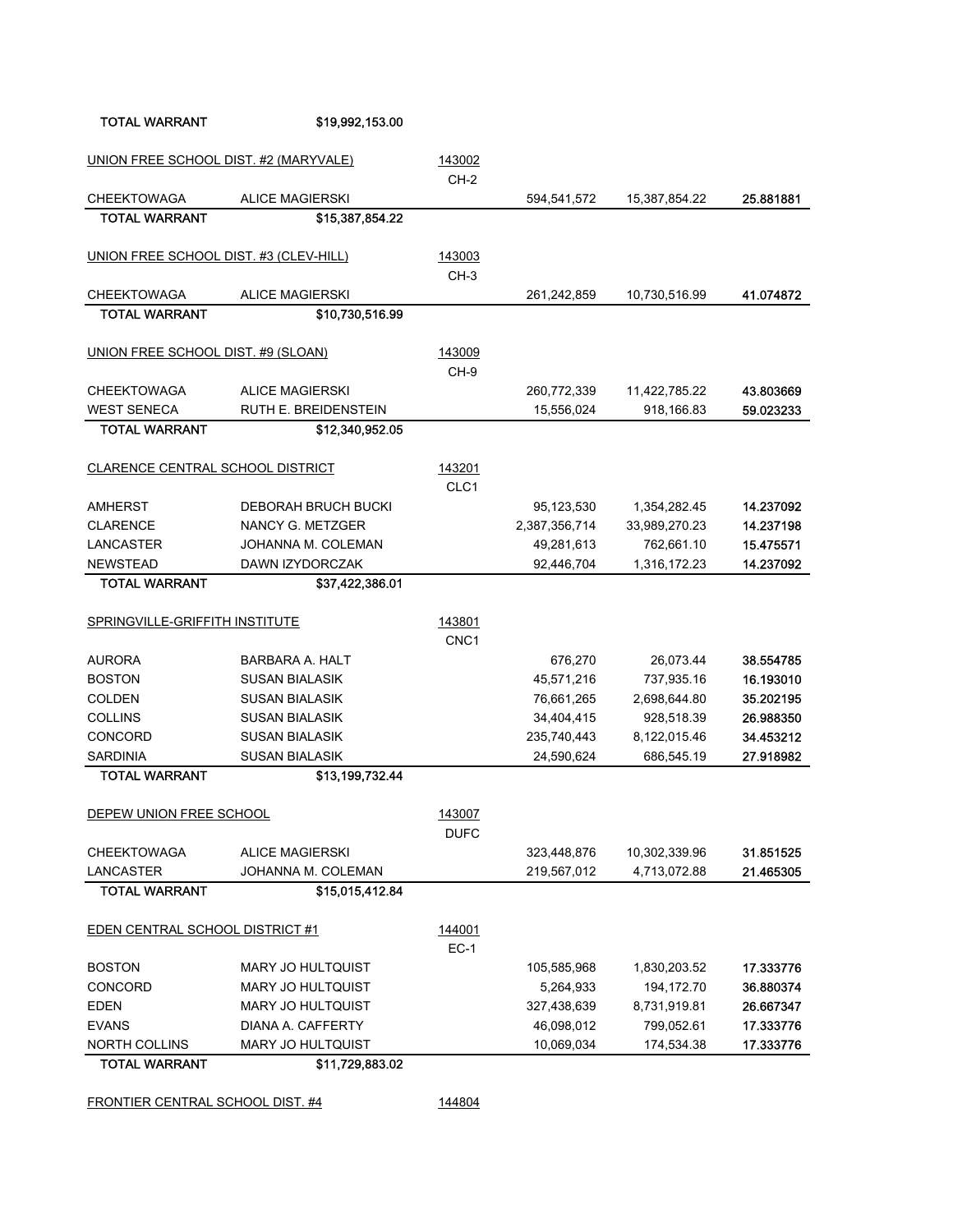| <b>EDEN</b>                          | <b>CATHY RYBCZYNSKI</b>                |                  | 897,857       | 19,625.67     | 21.858345  |
|--------------------------------------|----------------------------------------|------------------|---------------|---------------|------------|
| <b>HAMBURG</b>                       | <b>CATHY RYBCZYNSKI</b>                |                  | 1,349,058,970 | 31,421,848.48 | 23.291679  |
| <b>TOTAL WARRANT</b>                 | \$31,441,474.15                        |                  |               |               |            |
|                                      |                                        |                  |               |               |            |
| GRAND ISLAND CENTRAL SCHOOL DIST.    |                                        | 144601           |               |               |            |
|                                      |                                        | GRC1             |               |               |            |
| <b>GRAND ISLAND</b>                  | <b>PATRICIA FRENTZEL</b>               |                  | 696,199,358   | 27,205,311.30 | 39.076898  |
| <b>TOTAL WARRANT</b>                 | \$27,205,311.30                        |                  |               |               |            |
| GOWANDA CENTRAL SCHOOL DISTRICT      |                                        | 047201           |               |               |            |
|                                      |                                        | GOC1             |               |               |            |
| <b>COLLINS</b>                       | <b>COMMUNITY BANK</b>                  |                  | 92,823,772    | 1,886,256.93  | 20.320839  |
| <b>COLLINS</b>                       | <b>COMMUNITY BANK</b>                  | LIBRARY          | 92,823,772    | 31,287.52     | 0.337065   |
| <b>NORTH COLLINS</b>                 | <b>COMMUNITY BANK</b>                  |                  | 14,407        | 175.66        | 12.192503  |
| <b>NORTH COLLINS</b>                 | <b>COMMUNITY BANK</b>                  | <b>LIBRARY</b>   | 14,407        | 2.91          | 0.202239   |
| <b>TOTAL WARRANT</b>                 | \$1,917,723.02                         |                  |               |               |            |
|                                      |                                        |                  |               |               |            |
| HAMBURG CENTRAL SCHOOL DISTRICT      |                                        | 144801           |               |               |            |
|                                      |                                        | $HC-1$           |               |               |            |
| <b>BOSTON</b>                        | <b>DAVID SHENK</b>                     |                  | 281,166,082   | 4,793,476.54  | 17.048559  |
| <b>EDEN</b>                          | <b>DAVID SHENK</b>                     |                  | 6,074,957     | 159,337.33    | 26.228552  |
| <b>HAMBURG</b>                       | <b>CATHY RYBCZYNSKI</b>                |                  | 698,840,432   | 19,531,511.76 | 27.948457  |
| <b>ORCHARD PARK</b>                  | <b>CAROL HUTTON</b>                    |                  | 96,359,607    | 2,832,400.74  | 29.394067  |
| <b>TOTAL WARRANT</b>                 | \$27,316,726.37                        |                  |               |               |            |
|                                      |                                        |                  |               |               |            |
| HOLLAND CENTRAL SCHOOL DISTRICT      |                                        | 145001           |               |               |            |
|                                      |                                        | HDC1             |               |               |            |
| <b>AURORA</b>                        | <b>BARBARA A. HALT</b>                 |                  | 5,457,965     | 150,250.02    | 27.528578  |
| <b>COLDEN</b>                        | <b>PAULA McBRIDE</b>                   |                  | 45,791,466    | 1,150,364.23  | 25.121804  |
| <b>CONCORD</b>                       | PAULA McBRIDE                          |                  | 311,622       | 7,661.69      | 24.586492  |
| <b>HOLLAND</b>                       | PAULA McBRIDE                          |                  | 214,916,730   | 2,560,347.92  | 11.913209  |
| <b>SARDINIA</b>                      | PAULA McBRIDE                          |                  | 28,564,811    | 569,141.95    | 19.924583  |
| <b>WALES</b><br><b>TOTAL WARRANT</b> | <b>PAULA McBRIDE</b><br>\$5,154,677.23 |                  | 27,917,954    | 716,911.42    | 25.679225  |
|                                      |                                        |                  |               |               |            |
| IROQUOIS CENTRAL SCHOOL DISTRICT #1  |                                        | 144201           |               |               |            |
|                                      |                                        | IRC <sub>1</sub> |               |               |            |
| <b>AURORA</b>                        | <b>BARBARA A. HALT</b>                 |                  | 19,007,062    | 682,670.16    | 35.916659  |
| <b>ELMA</b>                          | PATRICIA KING                          |                  | 49,527,647    | 15,094,059.32 | 304.760275 |
| LANCASTER                            | JOHANNA M. COLEMAN                     |                  | 8,790,686     | 144, 127. 18  | 16.395442  |
| <b>MARILLA</b>                       | <b>DAWN PEARCE</b>                     |                  | 126, 182, 453 | 4,049,791.89  | 32.094731  |
| <b>WALES</b>                         | SHIRLEY SCHLITZ                        |                  | 78,363,528    | 2,626,761.99  | 33.520211  |
| <b>TOTAL WARRANT</b>                 | \$22,597,410.54                        |                  |               |               |            |
|                                      |                                        |                  |               |               |            |
|                                      |                                        |                  |               |               |            |
| LANCASTER CENTRAL SCHOOL DIST. #1    |                                        | 145201           |               |               |            |
|                                      |                                        | $LC-1$           |               |               |            |
| <b>CHEEKTOWAGA</b>                   | <b>ALICE MAGIERSKI</b>                 |                  | 194,352,952   | 4,592,730.70  | 23.630877  |
| <b>ELMA</b>                          | <b>PATRICIA KING</b>                   |                  | 685,033       | 208,085.61    | 303.759979 |
| LANCASTER                            | JOHANNA M. COLEMAN                     |                  | 2,103,992,138 | 33,506,518.74 | 15.925211  |
| <b>TOTAL WARRANT</b>                 | \$38,307,335.05                        |                  |               |               |            |

FR-4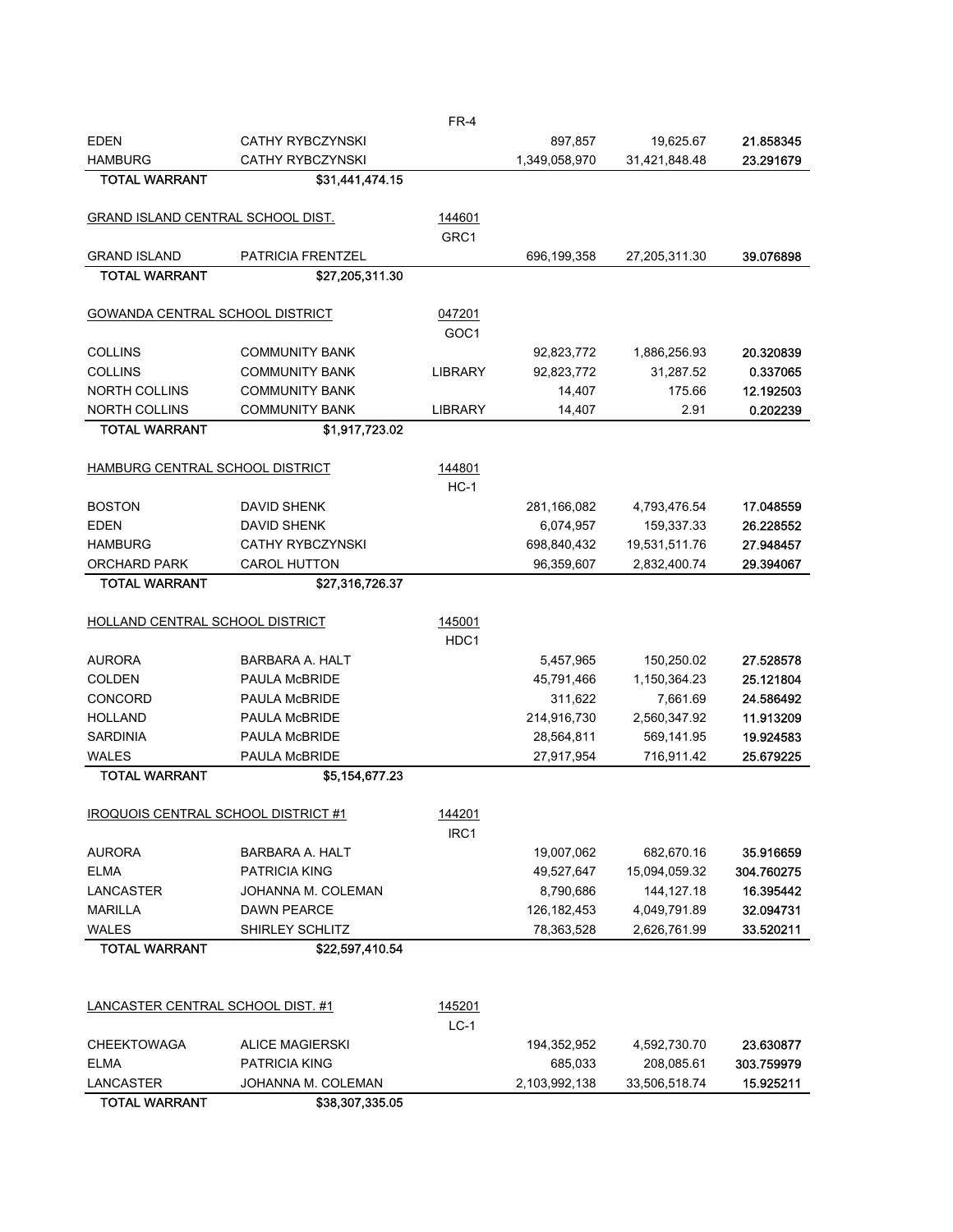|                                      | LAKE SHORE CENT. EVANS-BRANT SCHOOLS         | 144401<br>LSC <sub>1</sub> |               |                 |                        |
|--------------------------------------|----------------------------------------------|----------------------------|---------------|-----------------|------------------------|
| <b>BRANT</b>                         | DIANA A. CAFFERTY                            |                            | 95,236,456    | 1,488,793.61    | 15.632602              |
| <b>EDEN</b>                          | DIANA A. CAFFERTY                            |                            | 2,580,545     | 62,062.51       | 24.050156              |
| EVANS                                | DIANA A. CAFFERTY                            |                            | 854,466,218   | 13,357,530.31   | 15.632602              |
| <b>TOTAL WARRANT</b>                 | \$14,908,386.43                              |                            |               |                 |                        |
|                                      | NORTH COLLINS CENTRAL SCHOOL DIST. #1        | 145801                     |               |                 |                        |
|                                      |                                              | NCC1                       |               |                 |                        |
| BRANT                                | LOCK BOX                                     |                            | 27,374,469    | 523,027.34      | 19.106392              |
| <b>COLLINS</b>                       | LOCK BOX                                     |                            | 6,459,149     | 205,685.04      | 31.843984              |
| CONCORD                              | <b>LOCK BOX</b>                              |                            | 14,022,051    | 570,022.97      | 40.651897              |
| EDEN                                 | LOCK BOX                                     |                            | 609,619       | 17,919.41       | 29.394441              |
| EVANS                                | DIANA A. CAFFERTY                            |                            | 5,959,652     | 113,867.45      | 19.106392              |
| NORTH COLLINS                        | LOCK BOX                                     |                            | 155,617,547   | 2,973,289.86    | 19.106392              |
| <b>TOTAL WARRANT</b>                 | \$4,403,812.07                               |                            |               |                 |                        |
| ORCHARD PARK CENTRAL SCHOOL #1       |                                              | 146001                     |               |                 |                        |
|                                      |                                              | OPC1                       |               |                 |                        |
| AURORA                               | <b>BARBARA A. HALT</b><br><b>DAVID SHENK</b> |                            | 25,545,042    | 970,024.92      | 37.973119              |
| <b>BOSTON</b>                        |                                              |                            | 104,668,484   | 1,669,327.30    | 15.948710              |
| <b>ELMA</b>                          | <b>PATRICIA KING</b>                         |                            | 1,238,584     | 399,067.00      | 322.196153             |
| <b>HAMBURG</b>                       | <b>CAHTY RYBCZYNSKI</b>                      |                            | 93,125,094    | 2,434,795.25    | 26.145426              |
| ORCHARD PARK                         | <b>CAROL HUTTON</b>                          |                            | 1,352,681,642 | 37, 195, 739.50 | 27.497778<br>34.671108 |
| WEST SENECA<br><b>TOTAL WARRANT</b>  | RUTH E. BREIDENSTEIN<br>\$45,844,676.54      |                            | 91,595,647    | 3,175,722.57    |                        |
| PIONEER CENTRAL SCHOOL DISTRICT #1   |                                              | 048401                     |               |                 |                        |
|                                      |                                              | $PC-1$                     |               |                 |                        |
| HOLLAND                              | <b>LOCKBOX</b>                               |                            | 611,600       | 7,050.25        | 11.527557              |
| HOLLAND                              | <b>LOCKBOX</b>                               | <b>LIBRARY</b>             | 611,600       | 115.82          | 0.189352               |
| <b>SARDINIA</b>                      | <b>LOCKBOX</b>                               |                            | 70,958,941    | 1,368,035.38    | 19.279253              |
| <b>SARDINIA</b>                      | <b>LOCKBOX</b>                               | <b>LIBRARY</b>             | 70,958,941    | 22,471.10       | 0.316681               |
| <b>TOTAL WARRANT</b>                 | \$1,397,672.55                               |                            |               |                 |                        |
| SILVER CREEK CENTRAL SCHOOL DIST. #1 |                                              | 064601                     |               |                 |                        |
|                                      |                                              | SCC <sub>1</sub>           |               |                 |                        |
| BRANT                                |                                              |                            | 202,359       | 3,410.62        | 16.854296              |
| BRANT                                |                                              | <b>LIBRARY</b>             | 202,359       | 64.88           | 0.320612               |
| <b>TOTAL WARRANT</b>                 | \$64.88                                      |                            |               |                 |                        |
| KENMORE-TONAWANDA UNION FREE         |                                              | 146401                     |               |                 |                        |
|                                      |                                              | UNF1                       |               |                 |                        |
| TONAWANDA<br><b>TOTAL WARRANT</b>    | <b>MELISSA BRINSON</b><br>\$71,928,790.28    |                            | 1,882,872,874 | 71,928,790.28   | 38.201618              |
|                                      |                                              |                            |               |                 |                        |
| WILLIAMSVILLE CENTRAL SCHOOL DIST.   |                                              | 142203<br>WMC3             |               |                 |                        |
| AMHERST                              | <b>DEBORAH BRUCH BUCKI</b>                   |                            | 5,146,887,420 | 88,344,706.44   | 17.164686              |
| CHEEKTOWAGA                          | <b>ALICE MAGIERSKI</b>                       |                            | 3,424,304     | 94,799.63       | 27.684349              |
| <b>CLARENCE</b>                      | NANCY G. METZGER                             |                            | 643,682,095   | 11,048,401.50   | 17.164376              |